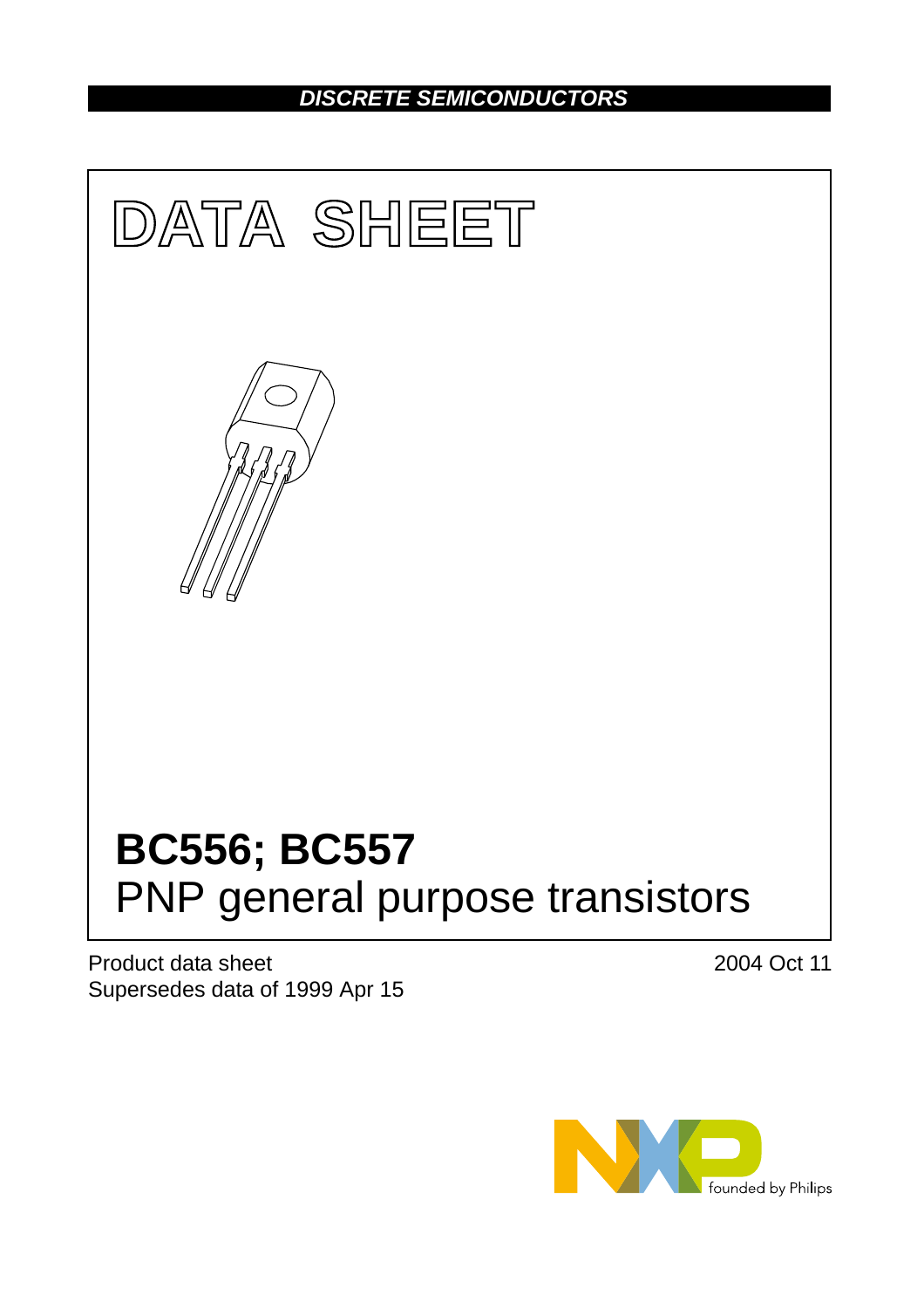# **PNP general purpose transistors BC556; BC557**

## **FEATURES**

- Low current (max. 100 mA)
- Low voltage (max. 65 V).

## **APPLICATIONS**

• General purpose switching and amplification.

## **DESCRIPTION**

PNP transistor in a TO-92; SOT54 plastic package. NPN complements: BC546 and BC547.

## **PINNING**

| <b>PIN</b> | <b>DESCRIPTION</b> |  |
|------------|--------------------|--|
|            | emitter            |  |
|            | base               |  |
| ว          | collector          |  |



## **ORDERING INFORMATION**

| <b>TYPE NUMBER</b> | <b>PACKAGE</b> |                                                             |                   |  |
|--------------------|----------------|-------------------------------------------------------------|-------------------|--|
|                    | <b>NAME</b>    | <b>DESCRIPTION</b>                                          | <b>VERSION</b>    |  |
| <b>BC556</b>       | SC-43A         | plastic single-ended leaded (through hole) package; 3 leads | SOT <sub>54</sub> |  |
| <b>BC557</b>       |                |                                                             |                   |  |

## **LIMITING VALUES**

In accordance with the Absolute Maximum Rating System (IEC 60134).

| <b>SYMBOL</b>          | <b>PARAMETER</b>          | <b>CONDITIONS</b>    | MIN.  | MAX.   | <b>UNIT</b>     |
|------------------------|---------------------------|----------------------|-------|--------|-----------------|
| V <sub>CBO</sub>       | collector-base voltage    | open emitter         |       |        |                 |
|                        | <b>BC556</b>              |                      |       | $-80$  | ٧               |
|                        | <b>BC557</b>              |                      |       | $-50$  | ٧               |
| V <sub>CEO</sub>       | collector-emitter voltage | open base            |       |        |                 |
|                        | <b>BC556</b>              |                      |       | $-65$  | V               |
|                        | <b>BC557</b>              |                      |       | $-45$  | V               |
| V <sub>EBO</sub>       | emitter-base voltage      | open collector       | -     | $-5$   | $\vee$          |
| I <sub>C</sub>         | collector current (DC)    |                      |       | $-100$ | mA              |
| $I_{CM}$               | peak collector current    |                      |       | $-200$ | mA              |
| <b>I</b> <sub>BM</sub> | peak base current         |                      |       | $-200$ | mA              |
| $P_{\text{tot}}$       | total power dissipation   | $T_{amb} \leq 25 °C$ | -     | 500    | mW              |
| $T_{\text{stg}}$       | storage temperature       |                      | $-65$ | $+150$ | $\rm ^{\circ}C$ |
| $T_i$                  | junction temperature      |                      | —     | 150    | $\rm ^{\circ}C$ |
| $T_{amb}$              | ambient temperature       |                      | $-65$ | $+150$ | $\rm ^{\circ}C$ |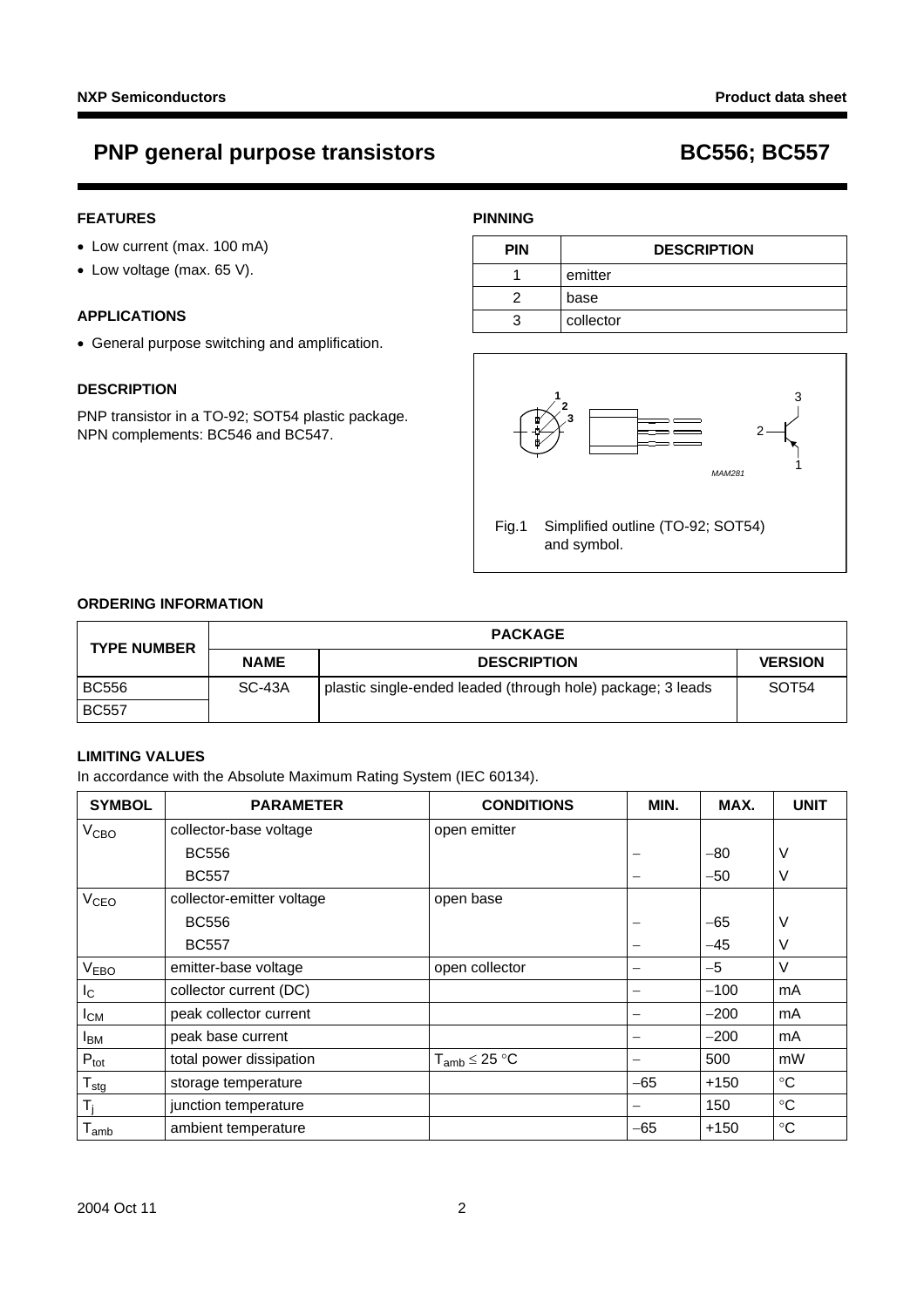## **THERMAL CHARACTERISTICS**

| <b>SYMBOL</b> | <b>PARAMETER</b>                            | <b>CONDITIONS</b> | <b>VALUE</b> | UNIT |
|---------------|---------------------------------------------|-------------------|--------------|------|
| $Rth(j-a)$    | thermal resistance from junction to ambient | note :            | 250          | K/W  |

## **Note**

<span id="page-2-0"></span>1. Transistor mounted on an FR4 printed-circuit board.

## **CHARACTERISTICS**

 $T_{amb}$  = 25 °C unless otherwise specified.

| <b>SYMBOL</b>      | <b>PARAMETER</b>                        | <b>CONDITIONS</b>                                                                       | MIN.                     | TYP.                     | MAX.                     | <b>UNIT</b> |
|--------------------|-----------------------------------------|-----------------------------------------------------------------------------------------|--------------------------|--------------------------|--------------------------|-------------|
| <b>I</b> CBO       | collector-base cut-off current          | $V_{CB} = -30$ V; $I_E = 0$ A                                                           | $=$                      | $-1$                     | $-15$                    | nA          |
|                    |                                         | $V_{CB} = -30$ V; $I_E = 0$ A; T <sub>i</sub> = 150 °C                                  | $\overline{\phantom{0}}$ |                          | $-4$                     | μA          |
| <b>I</b> EBO       | emitter-base cut-off current            | $V_{EB} = -5 V$ ; $I_C = 0 V$                                                           | $\overline{\phantom{0}}$ | $\overline{\phantom{0}}$ | $-100$                   | nA          |
| $h_{FE}$           | DC current gain                         | $I_C = -2$ mA; $V_{CF} = -5$ V;                                                         |                          |                          |                          |             |
|                    | <b>BC556</b>                            | see Figs 2, 3 and 4                                                                     | 125                      |                          | 475                      |             |
|                    | <b>BC557</b>                            |                                                                                         | 125                      | $\qquad \qquad -$        | 800                      |             |
|                    | <b>BC556A</b>                           |                                                                                         | 125                      |                          | 250                      |             |
|                    | <b>BC556B; BC557B</b>                   |                                                                                         | 220                      |                          | 475                      |             |
|                    | <b>BC557C</b>                           |                                                                                         | 420                      |                          | 800                      |             |
| V <sub>CEsat</sub> | collector-emitter saturation<br>voltage | $I_C = -10$ mA; $I_B = -0.5$ mA                                                         | $\equiv$                 | $-60$                    | $-300$                   | mV          |
|                    |                                         | $I_C = -100$ mA; $I_B = -5$ mA                                                          | $\overline{\phantom{0}}$ | $-180$                   | $-650$                   | mV          |
| V <sub>BEsat</sub> | base-emitter saturation voltage         | $I_C = -10$ mA; $I_B = -0.5$ mA; note 1                                                 | $\overline{a}$           | $-750$                   | $-$                      | mV          |
|                    |                                         | $I_C = -100$ mA; $I_B = -5$ mA; note 1                                                  | $\overline{\phantom{0}}$ | $-930$                   | $-$                      | mV          |
| $V_{BE}$           | base-emitter voltage                    | $V_{CE} = -5 V$ ; $I_C = -2 mA$ ; note 2                                                | $-600$                   | $-650$                   | $-750$                   | mV          |
|                    |                                         | $V_{CE} = -5 V$ ; $I_C = -10$ mA; note 2                                                | $\equiv$                 | $\overline{\phantom{m}}$ | $-820$                   | mV          |
| $C_c$              | collector capacitance                   | $V_{CB} = -10$ V; $I_E = I_e = 0$ A; f = 1 MHz                                          | $\equiv$                 | 3                        |                          | рF          |
| $C_{e}$            | emitter capacitance                     | $V_{EB} = -0.5 V$ ; $I_C = I_c = 0 A$ ; f = 1 MHz                                       | $\overline{\phantom{0}}$ | 10                       | $\overline{\phantom{0}}$ | рF          |
| $f_{\rm T}$        | transition frequency                    | $V_{CE} = -5 V$ ; $I_C = -10$ mA; f = 100 MHz                                           | 100                      | $\overline{\phantom{0}}$ |                          | <b>MHz</b>  |
| $\overline{F}$     | noise figure                            | $V_{CF} = -5 V$ ; $I_C = -200 \mu A$ ; $R_S = 2 k\Omega$ ;<br>$f = 1$ kHz; $B = 200$ Hz | $\overline{\phantom{0}}$ | $\overline{2}$           | 10                       | dB          |

## **Notes**

<span id="page-2-1"></span>1. V<sub>BEsat</sub> decreases by about −1.7 mV/K with increasing temperature.

<span id="page-2-2"></span>2. V<sub>BE</sub> decreases by about −2 mV/K with increasing temperature.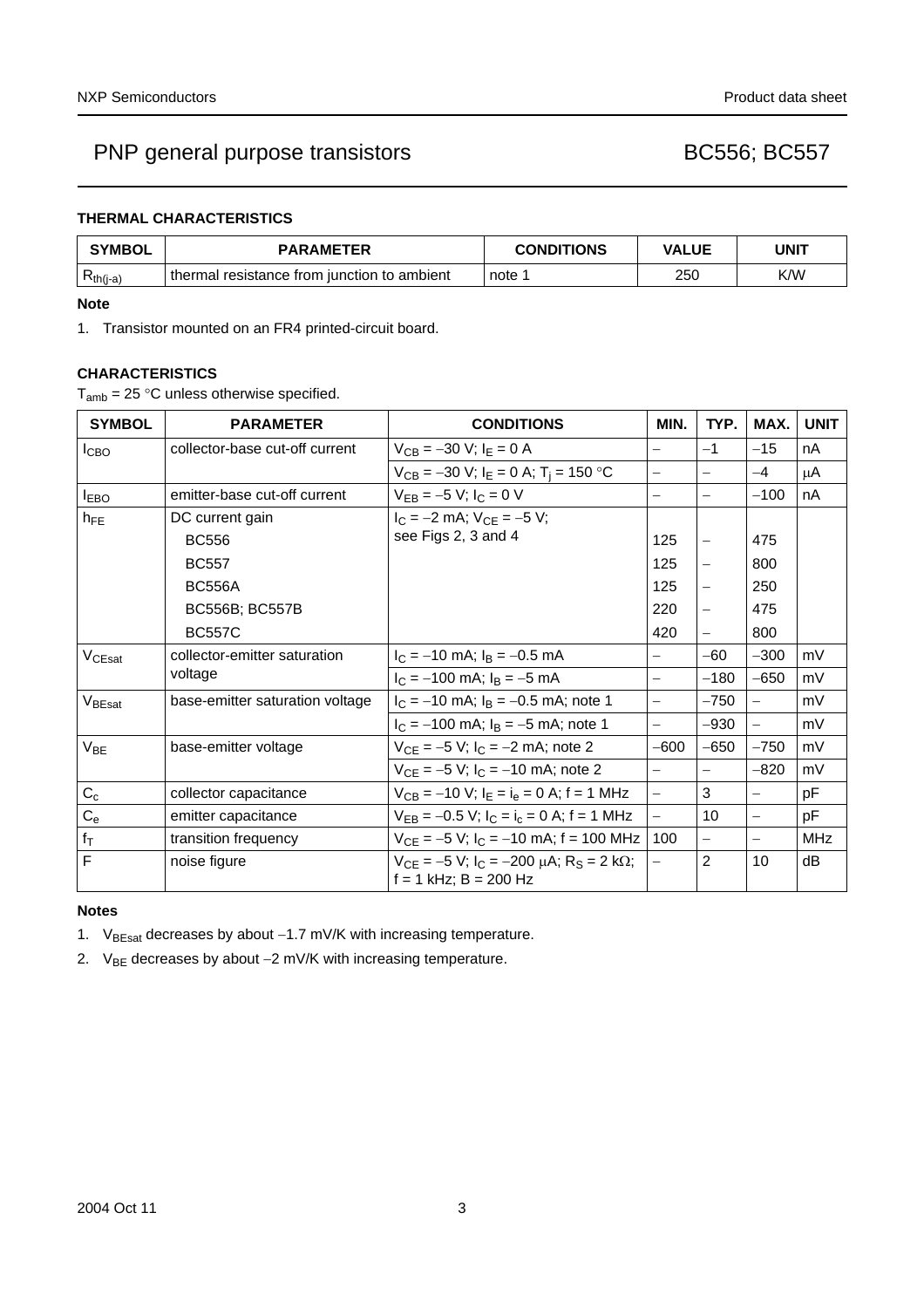

<span id="page-3-1"></span><span id="page-3-0"></span>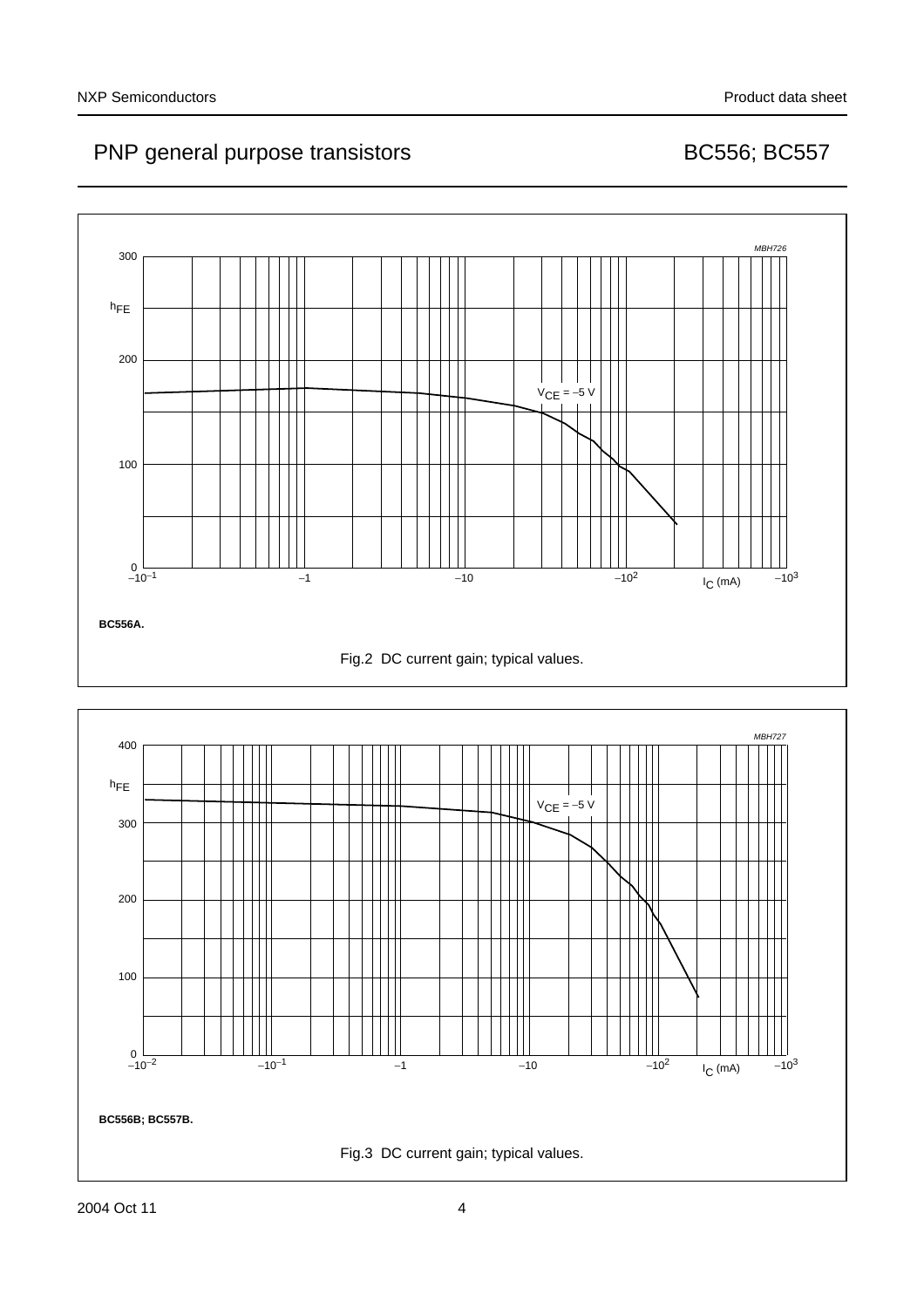<span id="page-4-0"></span>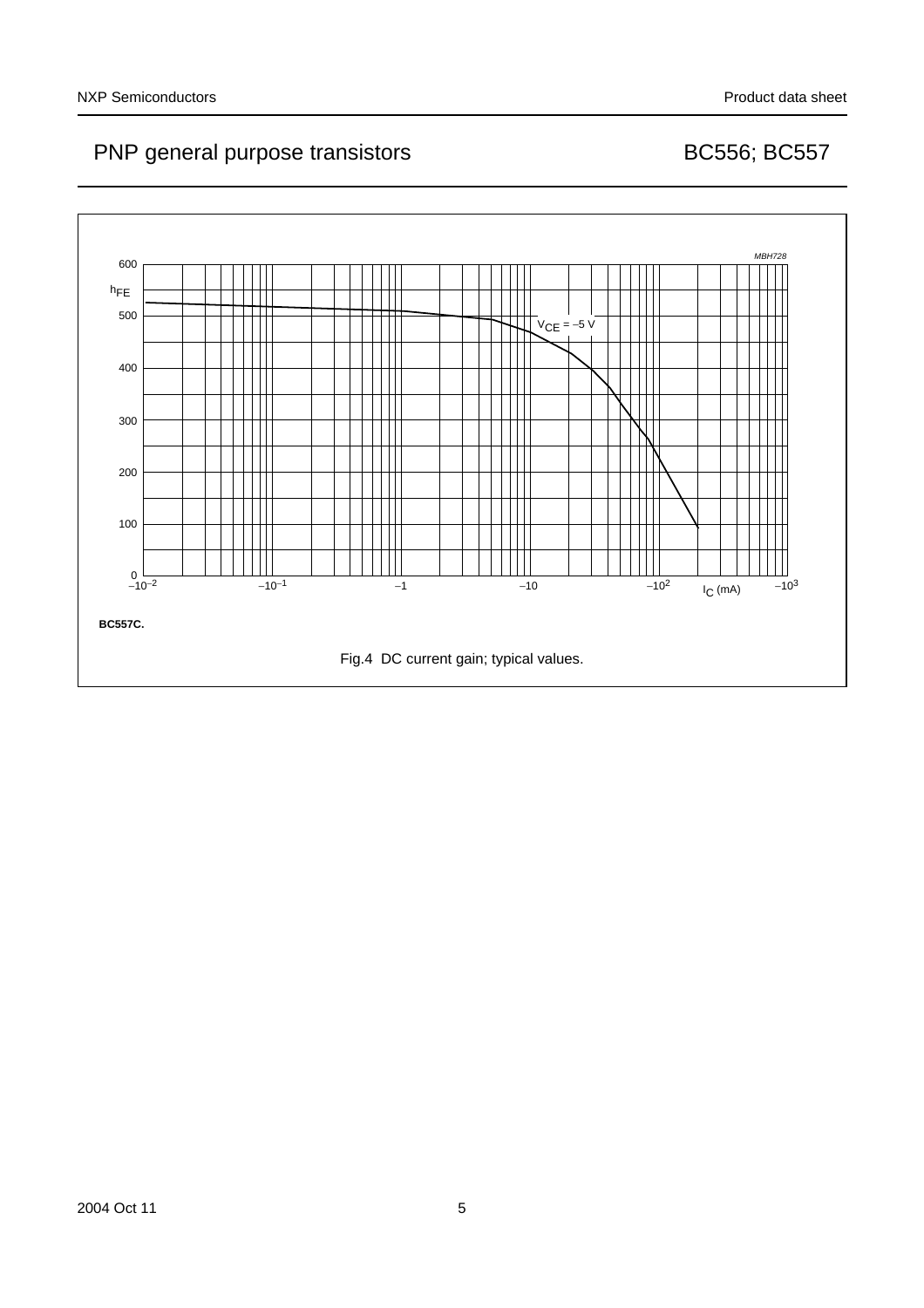## **PACKAGE OUTLINE**

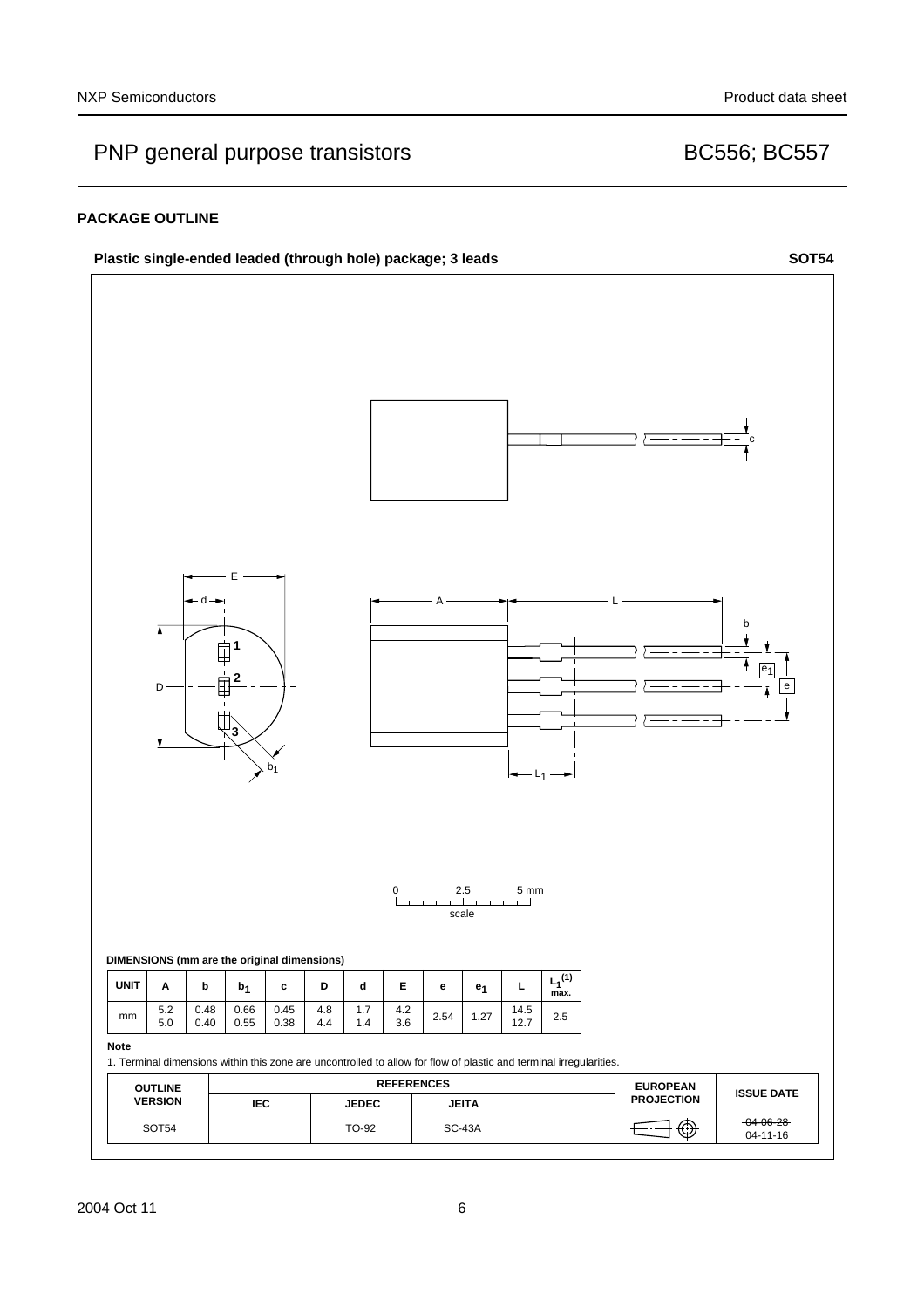## PNP general purpose transistors BC556; BC557

## **DATA SHEET STATUS**

| <b>DOCUMENT</b><br><b>STATUS(1)</b> | <b>PRODUCT</b><br><b>STATUS(2)</b> | <b>DEFINITION</b>                                                                        |
|-------------------------------------|------------------------------------|------------------------------------------------------------------------------------------|
| Objective data sheet                | Development                        | This document contains data from the objective specification for product<br>development. |
| Preliminary data sheet              | Qualification                      | This document contains data from the preliminary specification.                          |
| Product data sheet                  | Production                         | This document contains the product specification.                                        |

## **Notes**

- <span id="page-6-0"></span>1. Please consult the most recently issued document before initiating or completing a design.
- <span id="page-6-1"></span>2. The product status of device(s) described in this document may have changed since this document was published and may differ in case of multiple devices. The latest product status information is available on the Internet at URL http://www.nxp.com.

## **DISCLAIMERS**

**General** – Information in this document is believed to be accurate and reliable. However, NXP Semiconductors does not give any representations or warranties, expressed or implied, as to the accuracy or completeness of such information and shall have no liability for the consequences of use of such information.

**Right to make changes** – NXP Semiconductors reserves the right to make changes to information published in this document, including without limitation specifications and product descriptions, at any time and without notice. This document supersedes and replaces all information supplied prior to the publication hereof.

**Suitability for use**  $-MXP$  Semiconductors products are not designed, authorized or warranted to be suitable for use in medical, military, aircraft, space or life support equipment, nor in applications where failure or malfunction of an NXP Semiconductors product can reasonably be expected to result in personal injury, death or severe property or environmental damage. NXP Semiconductors accepts no liability for inclusion and/or use of NXP Semiconductors products in such equipment or applications and therefore such inclusion and/or use is at the customer's own risk.

**Applications** ⎯ Applications that are described herein for any of these products are for illustrative purposes only. NXP Semiconductors makes no representation or warranty that such applications will be suitable for the specified use without further testing or modification.

**Limiting values** – Stress above one or more limiting values (as defined in the Absolute Maximum Ratings System of IEC 60134) may cause permanent damage to the device. Limiting values are stress ratings only and operation of the device at these or any other conditions above those given in the Characteristics sections of this document is not implied. Exposure to limiting values for extended periods may affect device reliability.

**Terms and conditions of sale** - NXP Semiconductors products are sold subject to the general terms and conditions of commercial sale, as published at http://www.nxp.com/profile/terms, including those pertaining to warranty, intellectual property rights infringement and limitation of liability, unless explicitly [otherwise agreed to in writing by NXP Semiconductors. In](http://www.nxp.com/profile/terms)  case of any inconsistency or conflict between information in this document and such terms and conditions, the latter will prevail.

**No offer to sell or license** – Nothing in this document may be interpreted or construed as an offer to sell products that is open for acceptance or the grant, conveyance or implication of any license under any copyrights, patents or other industrial or intellectual property rights.

**Export control** — This document as well as the item(s) described herein may be subject to export control regulations. Export might require a prior authorization from national authorities.

**Quick reference data** — The Quick reference data is an extract of the product data given in the Limiting values and Characteristics sections of this document, and as such is not complete, exhaustive or legally binding.